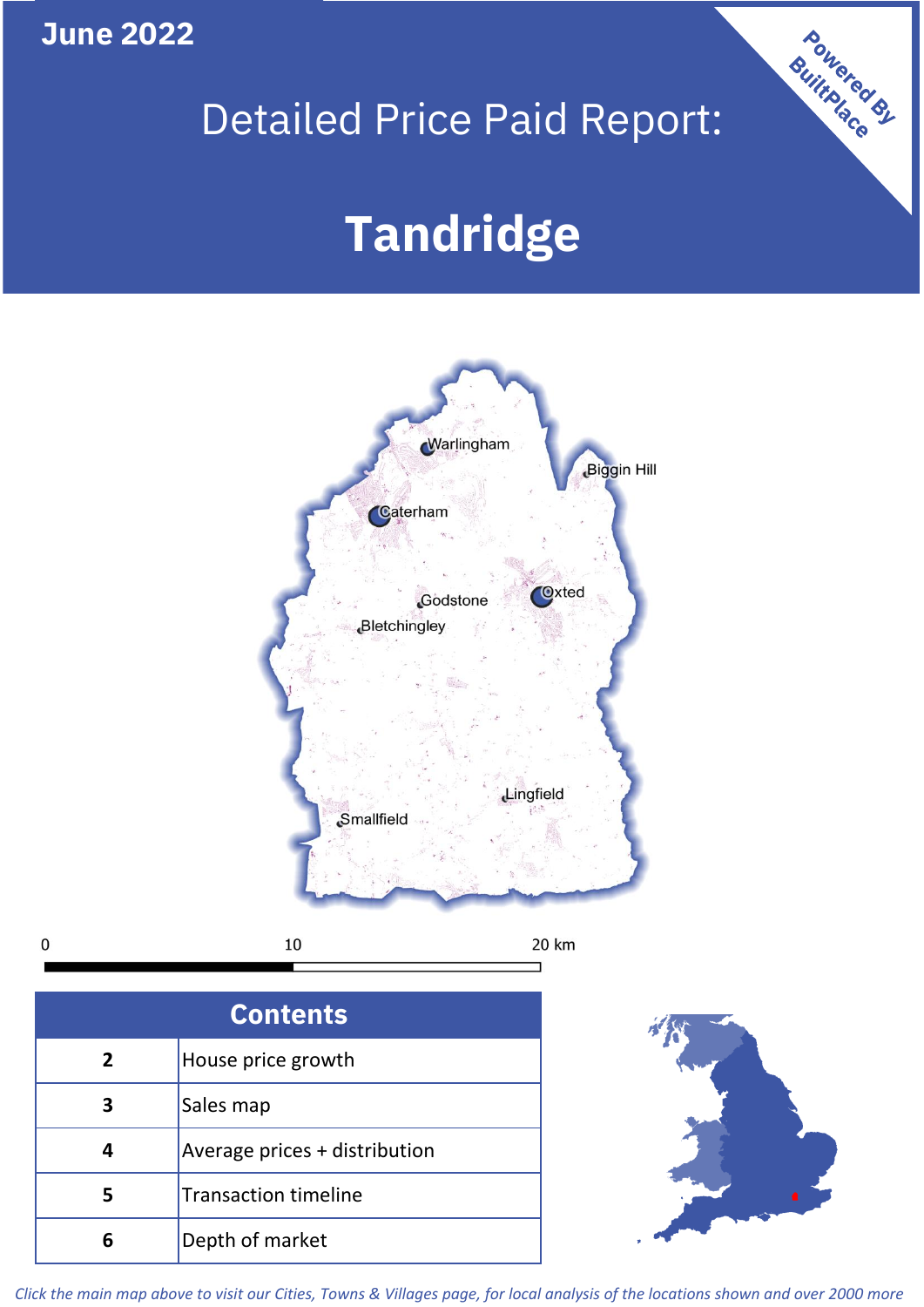## **Headline Data**

|                     | <b>Current level</b> | 3 month  | <b>Annual</b> | 5 year  | 10 year |
|---------------------|----------------------|----------|---------------|---------|---------|
| <b>House prices</b> | £532,776             | 1.1%     | 8.5%          | 17.8%   | 63.5%   |
| <b>Transactions</b> | 1,473                | $-11.7%$ | 18.6%         | $-7.4%$ | 25.1%   |

# **House Price Growth (April 2022 data)**

### *Annual Change in House Prices*



House prices in Tandridge grew by 8.5% in the 12 months to April 2022 (based on 3-month smoothed data). By comparison national house prices grew by 10.7% and prices in the South East grew by 11.5% over the same period.

Tandridge house prices are now 60.8% above their previous peak in 2007, compared to +60.7% for the South East and +52.9% across England.



## *Year-To-Date Change in House Prices, December to April*

Local prices have grown by 0.5% in 2022 so far, compared to growth of 2.5% over the same period last year.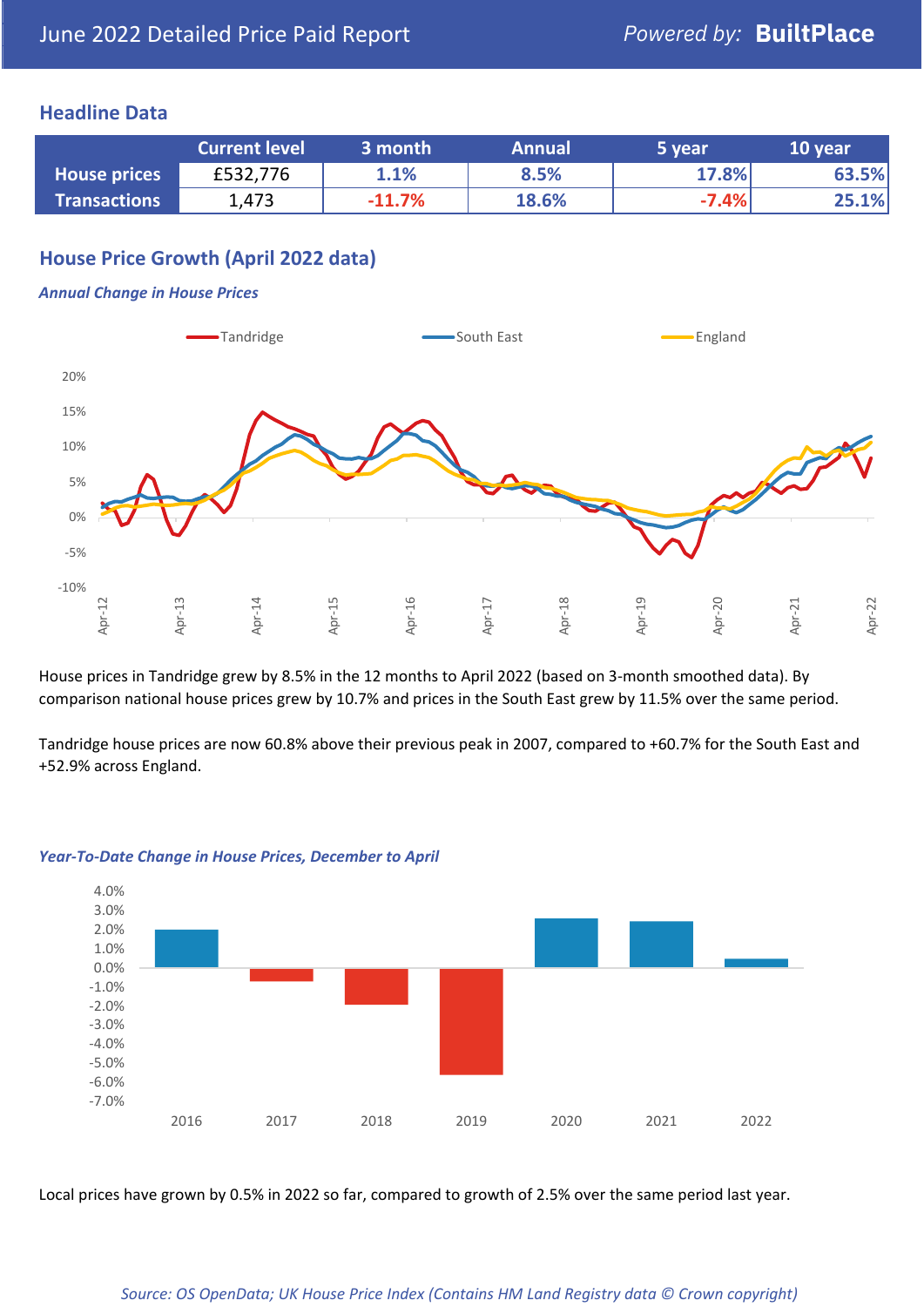# **House Price Map**

*12 months to April 2022*



*Each point is one postcode, coloured by the average value relative to all sales in this local authority (price bands are LA-specific quintiles).*

# **Map Key**

| Min      | <b>Max</b> |                            |
|----------|------------|----------------------------|
| Up to    | £319,000   | 1st quintile / lowest 20%  |
| £319,000 | £414,000   | 2nd quintile               |
| £414,000 | £518,000   | 3rd quintile               |
| £518,000 | £757,000   | 4th quintile               |
| £757,000 | and over   | 5th quintile / highest 20% |

*Source: OS OpenData; UK House Price Index (Contains HM Land Registry data © Crown copyright)*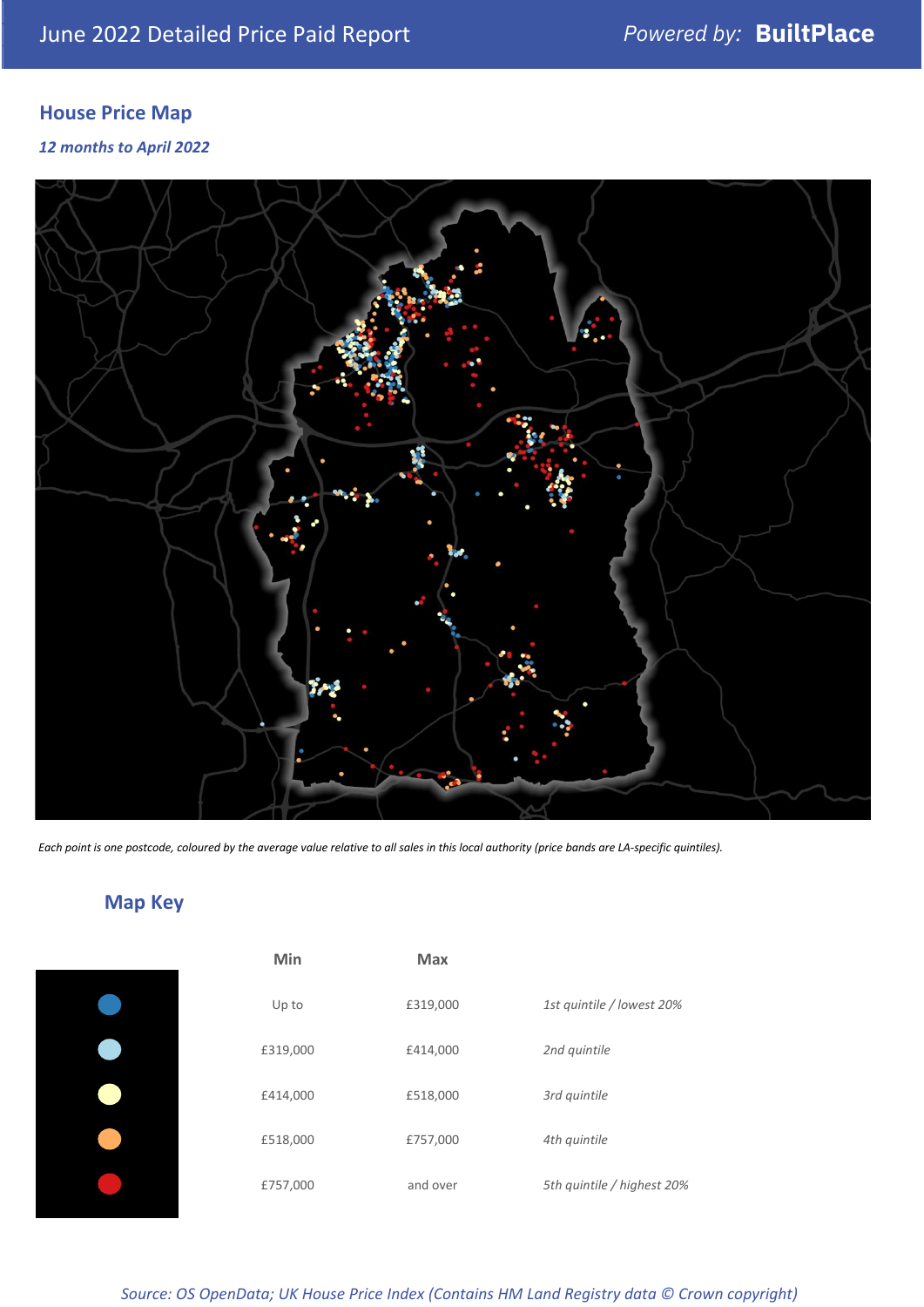# **Average House Price by Property Type**

## *12 months to April 2022*



|                 | <b>New</b>           | <b>Second hand</b> |  |  |
|-----------------|----------------------|--------------------|--|--|
| <b>Flat</b>     | £510,000             | £297,695           |  |  |
| <b>Terraced</b> | No recorded<br>sales | £418,812           |  |  |
| Semi-detached   | £785,000             | £503,561           |  |  |
| <b>Detached</b> | No recorded<br>sales | £893,973           |  |  |

## **House Price Distribution by Year**

*All properties, by price band and calendar year (2020 = year to date)*

|                    | 1997 | 2002 | 2007 | 2012 | 2017 | 2019 | 2020 |
|--------------------|------|------|------|------|------|------|------|
| <b>Under £100k</b> | 47%  | 6%   | 3%   | 2%   | 0%   | 0%   | 0%   |
| £100-200k          | 36%  | 47%  | 21%  | 18%  | 5%   | 4%   | 3%   |
| E200-300k          | 11%  | 22%  | 34%  | 35%  | 16%  | 11%  | 13%  |
| £300-400k          | 3%   | 14%  | 18%  | 18%  | 27%  | 20%  | 18%  |
| £400-500k          | 1%   | 5%   | 9%   | 10%  | 17%  | 22%  | 20%  |
| <b>£500k-1m</b>    | 1%   | 5%   | 13%  | 15%  | 29%  | 34%  | 33%  |
| £1-2m              | 0%   | 1%   | 2%   | 2%   | 6%   | 7%   | 13%  |
| <b>Over £2m</b>    | 0%   | 0%   | 0%   | 0%   | 0%   | 1%   | 0%   |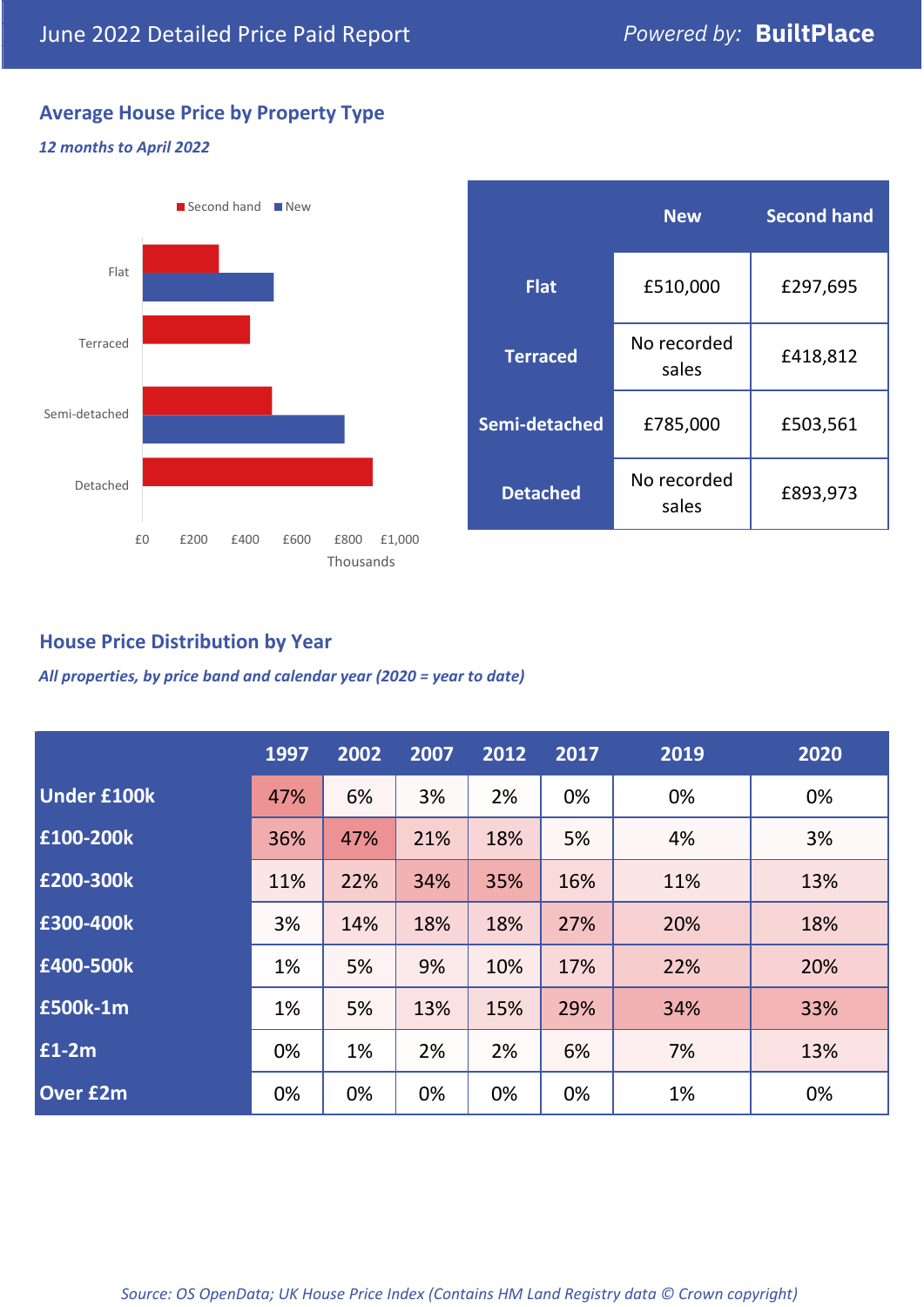## **Transactions (February 2022 data)**

*Annual Transactions, Indexed (2001-05 average = 100)*



There were 1,473 transactions in Tandridge during the 12 months to February 2022. This is 82% of the average from 2001-05 and suggests activity is below pre-downturn levels.

Transactions in Tandridge have fallen by 11.3% since 2014, compared to changes of -9.9% for South East and -7.7% for England.



#### *Cash and New Build Sales as % of Total, by Year*

*Note: The data on this page EXCLUDES transactions identified as transfers under a power of sale/repossessions, buy-to-lets (where they can be identified by a mortgage), and transfers to non-private individuals - i.e. it comprises only Land Registry 'A' data.*